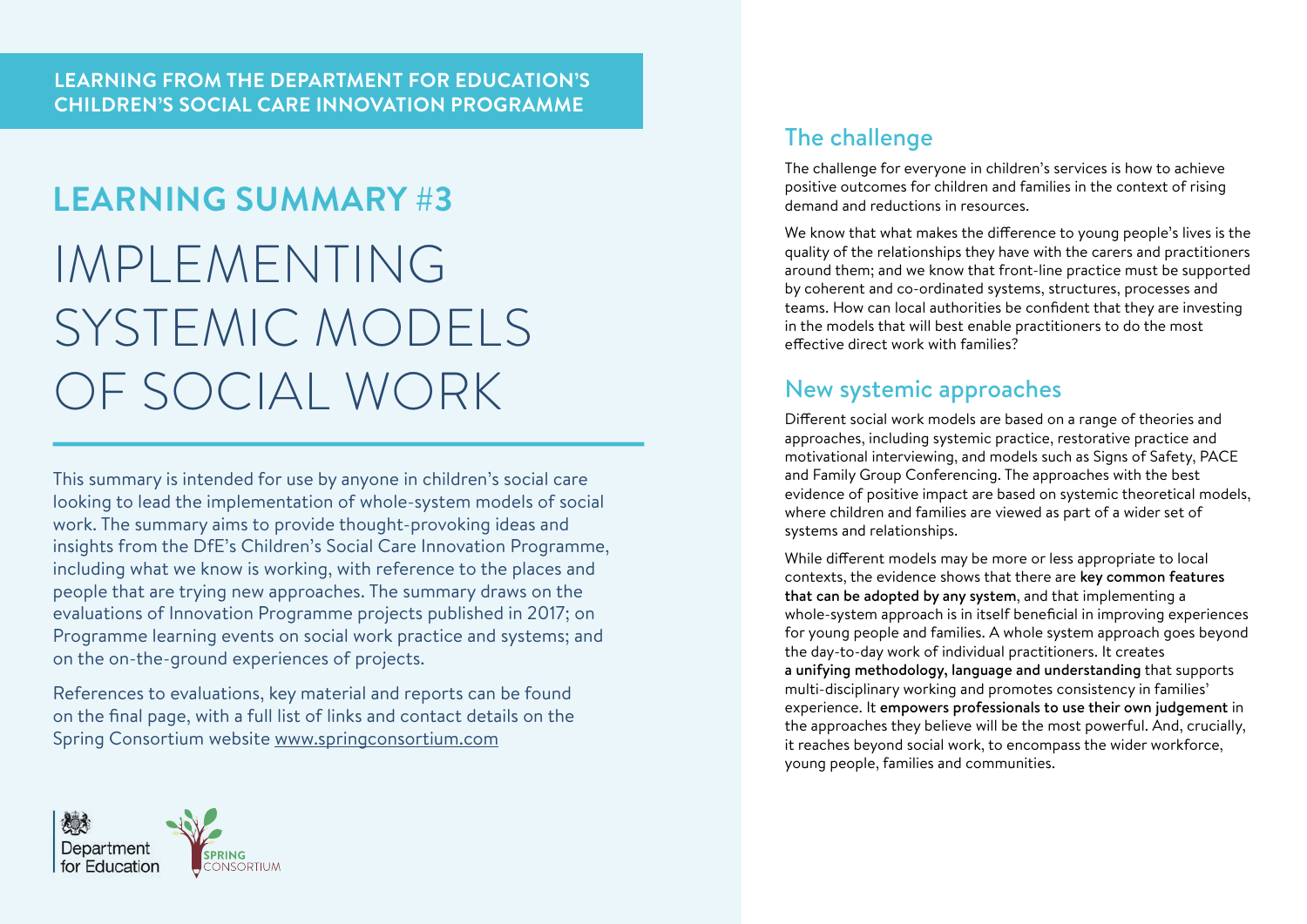# Whole-system social work models in action

#### **HARROW COUNCIL**

#### Embedding the Reclaiming Social Work Model

Harrow Council are embedding the Reclaiming Social Work model first developed in Hackney. The work focusses on overcoming systemic barriers to practice and includes:

1. The recruitment and development of consultant social workers who lead small, multi-RSW units trained in systemic practice, with shared case-loads and systemic case discussions.

2. Implementation of a Keeping Families Together unit to support families to stay together by targeting teenagers on the edge of care.

3. Reduce the administrative burden inherent within social work teams by streamlining administrative processes. This includes an RSW unit co-ordinator to free up practitioner time to spend on direct work with families.

Harrow are supported by Morning Lane Associates who have worked with several Local Authorities to scale the model (including Derbyshire and Hull Councils where the model continues to be developed), in partnership with the Tilda Goldberg Centre for Social Work and the University of Bedfordshire.

Impact evaluation across 5 participating Local Authorities (Harrow, Derbyshire, Hull, Buckinghamshire, and Southwark)



more<br>More visits<br>More visits to the service, 79% remained at home. This has contributed<br>to estimated potential cost savings of £1.3 million across Evaluation of the first year of the programme demonstrated that training in systemic practice was significantly associated with greater worker skill, with children and families responding positively to their interactions with practitioners. If the 119 children referred to estimated potential cost savings of £1.3 million across the five local authorities. **Repeat MARAC** 

#### **LEEDS CITY COUNCIL**

#### Family Valued: creating a restorative system

Leeds' Family Valued programme is a package of resources embedding restorative practice as the ethos across all services interacting with young people in the city, while developing Family Group Conferencing as a core offer to families in circumstances including domestic violence.

All families who are subject to an Initial Child Protection Conference are now offered a Family Group Conference as an alternative, with 660 conferences held in 2016. Leeds' Restorative Practice team has delivered training to over 6,000 practitioners across the children's workforce and beyond, including the NHS, police, youth offending teams, housing and social work, 800 school staff and 500 staff from the third sector. Weekly data on progress is displayed visibly across the council to inspire and motivate staff. In the first year reductions were seen in the number of children looked after, with falls of 13% in child protection plans and children in need. The use of Family Group Conferencing has resulted in estimated savings of £755 per family, as a consequence of reduced average time spent in the social care system (from 34 weeks to 24 weeks).

Since 2010, 25 locality-based 'clusters' – local muti-agency children's services partnerships – have been **<sup>1</sup>00% <sup>o</sup><sup>f</sup> <sup>f</sup>amilie<sup>s</sup>** in place across Leeds. Family Valued identified just six of these as providing 50% of the referrals received by social care. Targeted 'deep dive'

training in restorative practice, senior social workers backfilled from their teams to build relationships and stronger cross-service links including was cross-service miks including<br>with schools has seen the number of children in need in these clusters falling at a faster rate than the city average.



### **HERTFORDSHIRE COUNTY COUNCIL**

#### Family Safeguarding: multi-disciplinary teams to tackle multiple vulnerabilities

Hertfordshire County Council has created 22 co-located, multi-disciplinary Family Safeguarding Teams to tackle domestic abuse, substance misuse and parental mental ill-health.

The Family Safeguarding Partnership is part of a whole-system change approach that includes the county council, CCGs, police, probation, recovery service and mental health trust. Adult specialists — including social workers, domestic abuse, substance misuse and mental health workers — operate alongside children's specialists under a unified management structure, with posts funded by all partners. Teams share motivational interviewing as a core practice, and information sharing is enabled at strategic and operational levels.

**R Remained At the Family Group Conference in Let in Let in Let in Let in Let in Let in Let in Let in Let in Let in Let in Let in Let in Let in Let in Let in Let in Let in Let in Let in Let in Let in Let in Let in Let in** protection cases, and bringing<br>CAMUS **CAR** In the first 12 months of the programme, 280 staff worked with adults and children in 940 families, 44% of which were experiencing domestic abuse. The programme has seen reductions in the number of children in need and child protection cases, and a reduction of more than half in days spent in care. Family Safeguarding is achieving an estimated annual cost saving for children's services of £2.6m, with additional estimated savings of £107,000 to the police due primarily to decreased incidents of domestic abuse and £200,000 to the NHS due to a 53% reduction in its virtual school to children in need and child

CAMHS into the Family **101 b b Example 2 Conserved Berkshire** to adopt the Safeguarding partnership. In addition, it is supporting Luton, Peterborough, Bracknell Forest and Family Safeguarding approach.

**feature DVA £2.6m Estimated cost saving to children's services**

more visits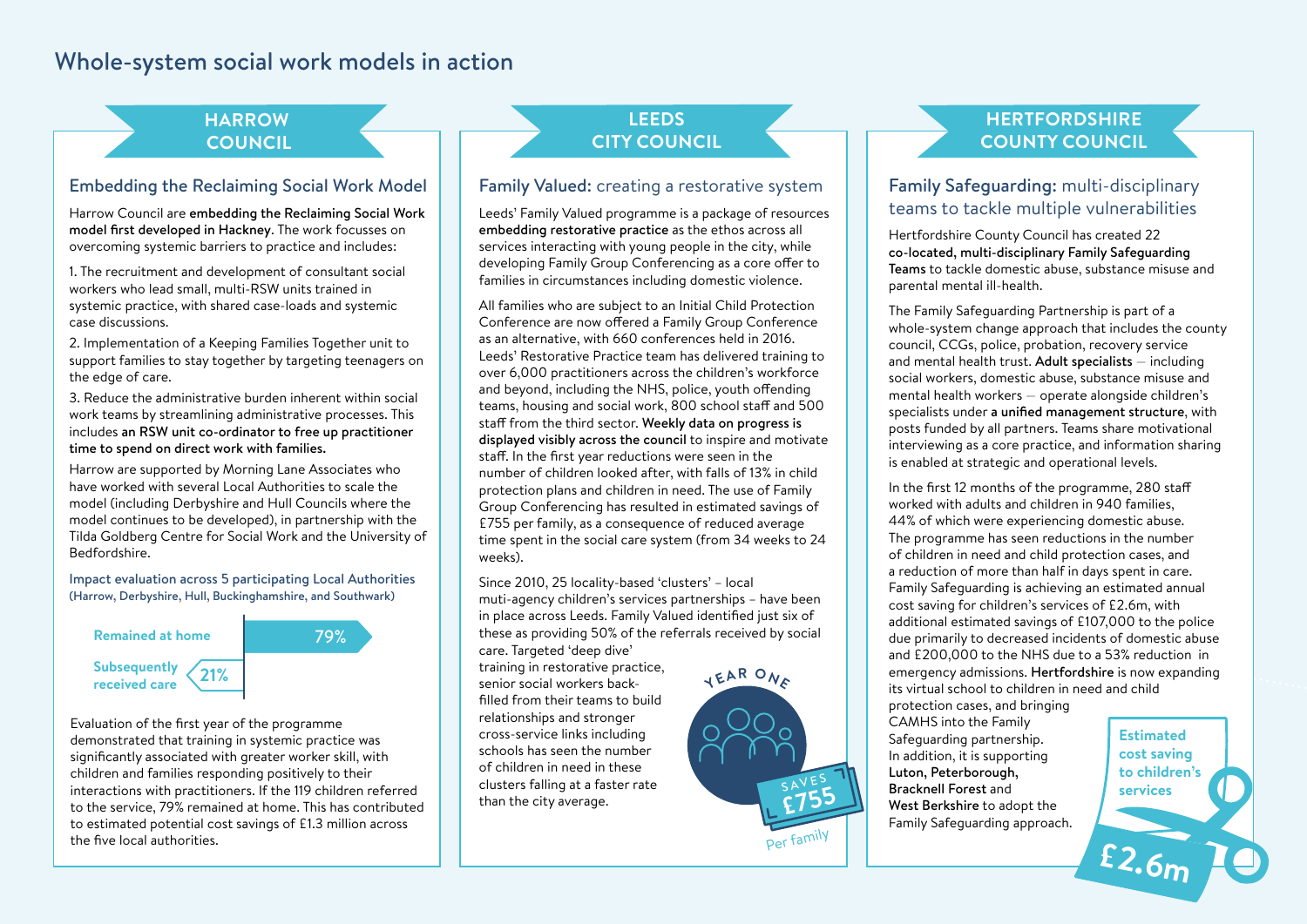# What do we know about what's working?

Learning from the Innovation Programme supports the wider evidence base in suggesting that shared models of social work may improve the experience of engaging with services for children and families – an important indicator for improved outcomes. There are some core features that sit at the heart of successful social work models.

When they share these features, locally designed models are as likely to improve experiences as proprietary models. Ealing's Brighter Futures programme created a bespoke practice model and reshaped service delivery for fostering according to the specific needs of complex adolescents, resulting in improved placement stability and significant cost savings.

#### High intensity and consistent support

Provision of high intensity and consistent support from a key practitioner improves young people's outcomes. Their experience is better when they are able to work with a single adult and build a relationship over time. Young people and their primary relationships need to be placed at the centre of support, with help being organised around the needs of the family, not the convenience or limitations of services.

#### Focussing on families and using strengths based practice frameworks

Taking a whole family approach means that adult behaviours and needs are seen as important to address alongside those of the child. Many models also take a strengths based approach to working with whole families, where families are seen as part of the solution and not part of the problem, being actively brought in to co-develop solutions with professionals. Relationships are prioritised over transactions, and the strength and qualities of relationships promoted within families must be mirrored in those between families and services, and within practitioner teams.

#### Multidisciplinary, not just multiagency

Different models require different team composition and emphasise different roles, including social workers, educational psychologists, domestic violence navigators, clinical psychologists and youth workers. Some include the police, probation and youth offending teams, and specialists such as drug and alcohol misuse workers and speech and

language therapists. All these models include genuinely multidisciplinary working, specifically teams of practitioners from different sectors and services who are co-located and working together day-to-day to support the same children and families. This is different to, but supported by, multi-agency working, with senior commitment to sharing resources and expertise at a strategic level.

In Stockport, physical reorganisation through locality-based working and co-location has supported culture change to establish an aligned, restorative focus. Hampshire and the Isle of Wight's Family Intervention Teams include specialists in domestic violence, substance misuse and mental health practitioners positioned alongside a trained and dedicated network of volunteers, with substantial increases in family engagement.

#### Increased time for direct contact

Shared models of social work practice prioritise time spent with children and families. Trained volunteers, alternatively qualified practitioners (for example, those with backgrounds in teaching, nursing or the police) and highly skilled administrators are proving to be effective in freeing up social workers' time, enabling an increase in the intensity and consistency of support to families. In Hampshire and the Isle of Wight, recruiting a skilled administrator resulted in savings of £27,000 and increased social work time with families from 34% to 58%. In Cheshire East's Project Crewe, using qualified family practitioners alongside peer mentors and volunteers has seen a threefold increase in family visits.

#### Sharing risk and support through Group Case Discussion

Group supervision and group case discussion is helping practitioner teams to make collaborative decisions and share collective responsibility. Through shared learning experiences and the exchange of professional opinion and insight, practice is developed and quality assured. Group supervision across agencies that includes all professionals working with the family, as in Hertfordshire's Family Safeguarding teams, is particularly powerful. Crucially, these models are not about creating one way of doing things but acknowledging the strengths of different specialisms and developing a shared language, context and understanding.

#### Measuring what matters

It takes a long time for the effects of social work for children and families to make themselves known. Context and causality are key. Many 'common sense' long-term measures may not, in the short term, be an indicator of good outcomes. Practitioner turnover may increase during the implementation phase, as staff 'self-select' out of the new culture. Caseload may not be a helpful way to think about how social workers spend their time, simply because the most complex cases take much longer. Similarly, cases kept open for longer but satisfactorily resolved are better than cases closed too quickly.

In the short-term, evaluation can most usefully focus on children and families' experience of engaging with services, and practitioners' experiences of their ability and time to work closely with families and each other. Measures such as families' satisfaction with their social worker can be helpful in evaluating the effects of shared models. Ealing's Brighter Futures model focuses on giving families a role and choice in decision making, resulting in the majority of parents and young people perceiving professionals to be responsive and committed to building effective working relationships.

#### A whole-system culture of collaboration and learning

Sustainable change requires bold and ambitious leadership and practice at all levels, not just a few dynamic individuals. A comprehensive approach to culture and skills building engages the whole workforce in developing capabilities in (and through) supervision, coaching and performance management. Islington has overhauled its recruitment and continual assessment processes of practitioners and supervisors, using observations, graded feedback and strict recruitment thresholds against scenario-based competencies including empathy and flexibility. Coaching on live cases and group supervision enhance practice reflection and focus on professional accountability. Every family is interviewed about their experiences of interactions with practitioners, with the data amalgamated across the service to help each team reflect on what's going well and what could be improved. Newcastle's Family Insights team has developed a bespoke Newcastle Curriculum to instil a culture of teaching and learning, contributing to a 20% increase in staff who feel they get the training they need to do their jobs well.